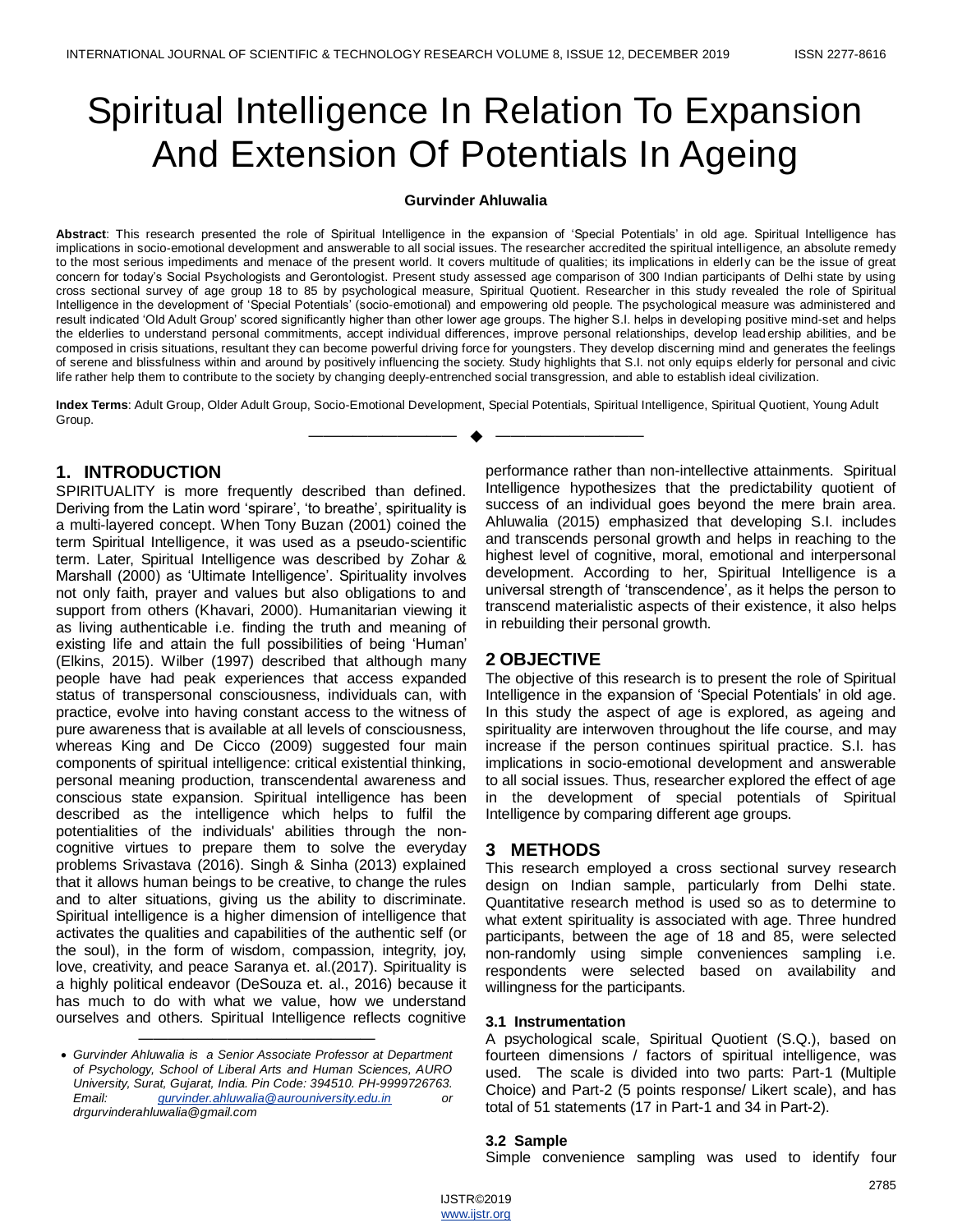hundred and fifty (450) potential participants of age between 18 to 85 years. Three hundred (300) completed the survey (representing a participation rate of 66%). The sample was taken from people from a middle class, educated and urban background. The participants were divided into three groups viz. YAG (Young Adult Group), MAG (Mature Adult Group), and OAG (Older Adult Group), so that exploration of the effect of age in the extent of development of spiritual intelligence can be compared. A description of the participants in terms of age, number, and percentage and employment status is in Table 1.

| TABLE 1<br>DESCRIPTION OF GROUP OF PARTICIPANTS                                |                      |                              |     |                      |                                                                   |  |  |  |  |
|--------------------------------------------------------------------------------|----------------------|------------------------------|-----|----------------------|-------------------------------------------------------------------|--|--|--|--|
|                                                                                | Participan Age<br>ts | Group                        |     | Frequency Percentage | Employment<br><b>Status</b>                                       |  |  |  |  |
|                                                                                | YAG                  | ≤30 year<br>old              | 176 | 59%                  | College<br>students,<br>corporate<br>employees                    |  |  |  |  |
|                                                                                | MAG                  | $>30$ and<br>≤50 year<br>old | 64  | 21%                  | Corporate or<br>Govt.<br>employees,<br>executives,<br>house wives |  |  |  |  |
|                                                                                | OAG                  | >50 year<br>hlo              | 60  | 20%                  | Senior<br>employees,<br>retired<br>personnel,<br>house wives      |  |  |  |  |
| Young Adult Group (YAG), Mature Adult Group (MAG),<br>Older Adult Group (OAG). |                      |                              |     |                      |                                                                   |  |  |  |  |

Researcher used simple convenience sampling to select 176 YAG (college students, corporate employees), 64 MAG (corporate or Govt. employees, executives, house wives) and 60 OAG (senior employees, retired personnel, house wives), who volunteered to participate in the study are from Delhi, India. The importance lies to divide them into groups is [to](http://www.spiritual-healing-for-you.com/everyday-spirituality.html)  [evaluate whether spirituality](http://www.spiritual-healing-for-you.com/everyday-spirituality.html) increases with age and time or not.

#### **3.3 Data Analysis**

Part-1 and Part-2 of the scale, Spiritual Quotient (S.Q.) is manually coded on master charts and then transferred for use with SPSS. Descriptive statistics, including 'Mean' and 'Standard Deviation' of the data of the S.Q., were calculated. Inferential analysis, including ANOVA and Duncan test, is employed to identify significant differences between 'Means' of S.Q. for different age groups.

Statistical Analysis: The following procedures were performed on the data:

Mean Score: This is obtained by dividing the sum of observed values by the number of observations of both the parts of the scale- S.Q.(Part-1) and S.Q.(Part-2).

Standard Deviation Score: S.Q.(Part-1) and S.Q.(Part-2): It helped the researcher to find how tightly all the scores of each part clustered around the mean of that part of the scale. It is used to estimate true variance, i.e. it gave an idea of how close the entire set of data is to the average value.

ANOVA: Further analysis is carried out to find out the significant difference in Spiritual Quotient among different age groups. ANOVA (Fisher, 1935) was concerned with differences between means of groups of different age groups. F-test is applied for comparisons of the components of the total deviation.

Duncan's Mean Test: Duncan's test is a result-guided test that compared the treatment of ‗Means', so to find the comparison of different age groups.

# **4 RESULTS**

The 'spiritual intelligence' and its role in expansion of 'Special Potentials' in elderly is attempted to discuss in this research. Accordingly, comparison among YAG, MAG and OAG showed significant 'Mean' difference among different age groups. The result of ANOVA and Duncan's Mean Test of S.Q.(Part-1) and S.Q.(Part-2) indicated that there is significant difference amongst different age group respondents with respect to their 'Spiritual Quotient' scores, as the 'Means' scores of OAG is higher. Another Statistical test, ANOVA (Analysis of variance) is concerned with differences of 'Means' of groups of different age groups. F-test is applied for comparisons of the components of the total deviation. One-way analysis of variance (ANOVA) is carried out and the results are tabulated in Table 2.

|                                                                                                                                       | Table 2<br>Duncan Mean Test across Three Age Groups |                  |             |                 |     |                   |           |             |              |  |  |
|---------------------------------------------------------------------------------------------------------------------------------------|-----------------------------------------------------|------------------|-------------|-----------------|-----|-------------------|-----------|-------------|--------------|--|--|
|                                                                                                                                       | Sub-<br>Scale                                       | YAG<br>$(N=176)$ |             | MAG<br>$(N=64)$ |     | <b>OAG (N=60)</b> |           |             |              |  |  |
|                                                                                                                                       |                                                     | <b>Mean SD</b>   |             | Mean            | SD  | Mean              | <b>SD</b> | F.<br>Value | P-<br>value  |  |  |
|                                                                                                                                       | S.Q.(P<br>$art-1)$                                  | 50.3             | 7.4         | 50.41           | 7.6 | 53.35             | 6.46      | 4.23        | P < 0.0<br>5 |  |  |
|                                                                                                                                       | S.Q.(P<br>$art-2$                                   | 121              | 13.98 117.3 |                 | 116 | 128.5             | 13.3      | 10.29       | P < 0.0      |  |  |
| Young Adult Group (YAG), Mature Adult Group (MAG),<br>Older Adult Group (OAG), Spiritual Quotient (S.Q.), Standard<br>Deviation (SD). |                                                     |                  |             |                 |     |                   |           |             |              |  |  |

As is the evident from the above table that F-Ratio of S.Q. (Part-1) is 4.23 and it is significant at 0.05 level. Furthermore, F-Value of S.Q. (Part-2) is 10.29. It is significant at .01 levels for all three different age groups. The data is further analysed to see the exact difference among different age groups. Duncan's Mean test of ANOVA is applied for that purpose. The result of Duncan test applied on S.Q.(Part-1) and S.Q. (Part-2) indicating that OAG scored higher as compared to other two younger groups. The results are also indicating significant difference lies between YAG and OAG and similarly between MAG and OAG. Though MAG scored marginally higher than the YAG on sub scales S.Q.(Part-1) but the score of YAG is higher than the MAG on sub scale S.Q.(Part-2).Moreover, OAG i.e. ‗Older-Adult-Group' scored significantly higher than two other groups;YAG and MAG in terms of spiritual intelligence. The Table 2 representing that OAG i.e. Old People are achieving more scores in the scale, Spiritual Quotient (S.Q.), consequently indicating higher special potentials (spiritual). Spiritual Quotient (S.Q.) scale, which has been used as instrument in this research. As per the fourteen dimensions given in this psychological scale, which can be observed as special potentials such as liberated, transformative, empowerment, thinker & visionary, blissful, uprightness, existential clarity, clairvoyance, perceptive and healer, serenity, enlightenment, contentment, perseverance and insightfulness (Figure 1). All these special potentials have direct connectivity with spirituality. So in other words, individual's spiritual orientation can be measured by finding the strengths of each and every dimension of the scale.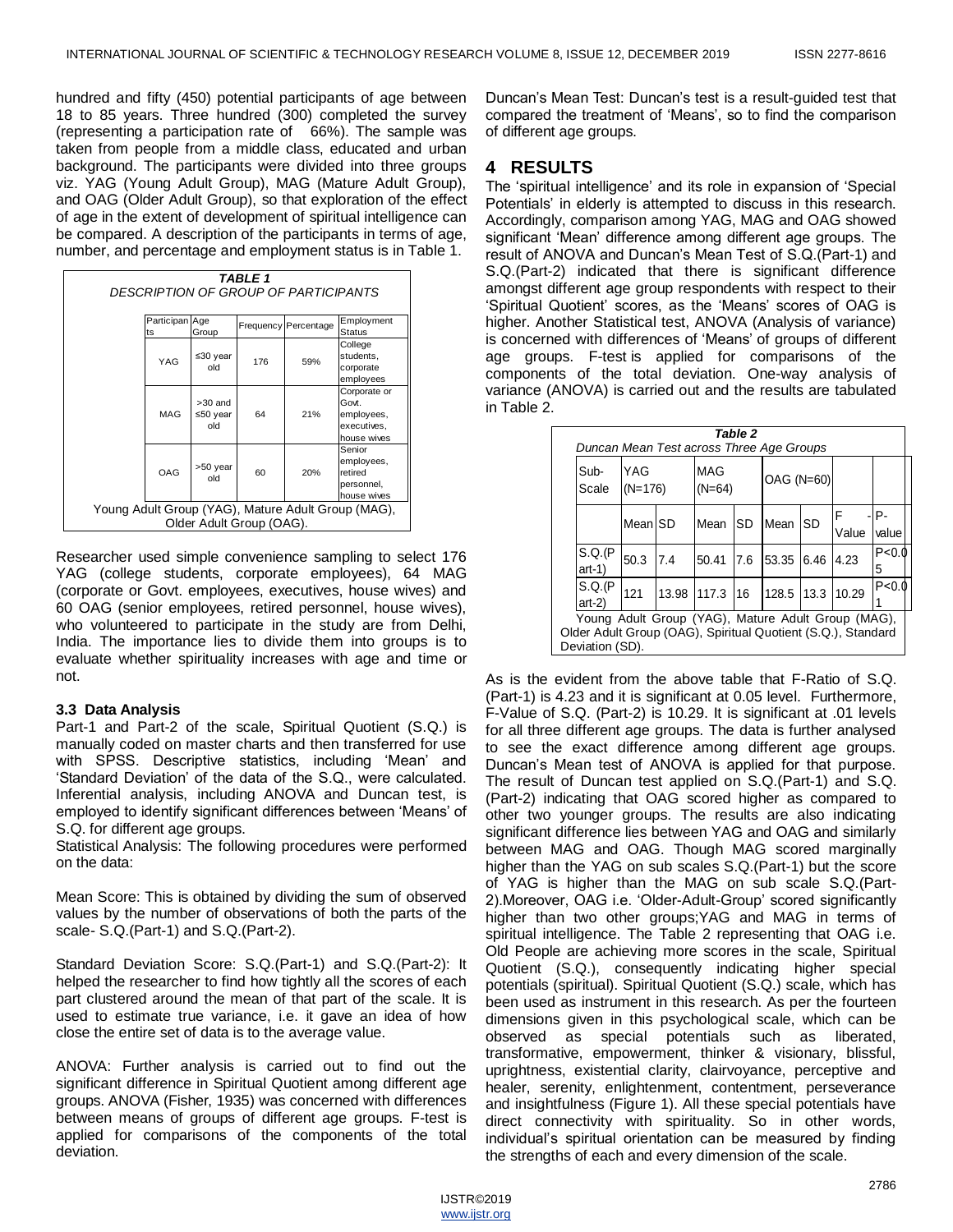

## **4 DISCSUSSION**

The research results revealed that 'Older-Adult-Group' performed higher and are more spiritually skilled than other groups 'Mature Adult Group' and 'Young Adult Group', on the tasks of spiritual intelligence, the fact that OAG is implicating more spiritual skills and exhibiting greater spiritual conducts in their daily life. This result gains support from other studies conducted by Dably (2006), and Scheibe et. al. (2012) as well. In another study Thao N. Le(2010) and Ursula et. al.(2011) also discussed Life Satisfaction, Openness Value, Self-Transcendence, and Wisdom by old people in their research findings. In another study carried out by Ardelt (2010) has compared Older Adults with College Students in area of sensibility, skilfulness and proficiency; which is also supporting to the present research findings. Saremi et. al. (2015) also found significant correlation between total spiritual intelligence and total organizational commitment i.e. high value in their study. The relationship between spiritual intelligence and personality traits was studied by Mahasneh et. al. (2015). In another research carried out by Kelly (2016) reviewed the religious/spiritual origins of Alcoholics Anonymous and its program. Nair & Paul (2017) also found that Spiritual Intelligence and Social Adjustment are highly correlated. Despite the fact that, OAG often have less powerful positions in the society; they keep issues of power and status aside, and paying more attention to spirituality. It is being observed that OAG start devoting their time and energy in 'Spiritual Practices', It is being clear that OAG given due importance in developing and spreading 'Spirituality' in the society. Furthermore, it is important to emphasise that in older age, the person consistently displaying and emphasising the development and training of conscience and related mental states to the extent that one can achieve to go deep within and root out the damaging states such as fear, anger, jealousy, resentment and gradually replace them with productive states such as humility and forgiveness. It begins with the awareness of self and with practice and that may reach to the awareness of infinite / higher self. This is very important aspect; in the present study as well. Researcher found that the OAG are more skilful and devoted in the area of spiritual intelligence. Apart from this, they could help the younger generations in maintaining positive mental health in their daily chaos. The

youngsters can become more secured, compassionate, contented and empowered by the help of OAG. It is suggested in the present research that MAG and YAG can take advantage of OAG's spiritual knowledge and special potentials, and take the advantage of their experience to make their own life more meaningful and happy. OAG could bring deeper freedom of psyche, mind and spirit of younger ones. In other words, they could able to bring inner transformation of the younghuman minds, i.e. they could able to bring complete transformation of the society at large.

# **5 CONCLUSION**

The role of 'Spiritual Intelligence' by older people is explored. Through this research we found that the greater spiritual special potentials present in older people (OAG), when compared with other younger groups. This steps out from the normative expectations of age difference that arise as the result of social roles, as they consistently display spiritual special potentials and through that old group directly or indirectly influencing the younger generations in their daily turmoil. The present study is not only suggesting the importance of older people in spreading the peace and contentment in life, rather it is facilitating the ways to make the natural process of ageing a wonderful journey as well. This paper may create a paradigm for future studies, as it is showing the evolution of constructive spiritual special potentials in older persons.

# **ACKNOWLEDGMENT**

I would like to take this opportunity to acknowledge the contribution of all the survey respondents, who were very much part of this research effort. Being a technical expertise in the area of psychology and research and I solely have contributed in the manuscript, which is emphasizing the high spiritual potentials of older people. I believe that this manuscript is appropriate for publication by the Journal. Furthermore, the manuscript creates a paradigm for future studies of the evolution of essential potentials of older persons, especially in the area of spiritual intelligence. I am hereby submitting that the manuscript is original and no part of the manuscript has been published before, and nor is under consideration for publication at another journal. I have no conflicts of interest to disclose.

# **REFERENCES**

- [1] T. Buzan, "EBOOK: The Power Of Spiritual Intelligence" [cited 2001 May 21], Available from: http://hiulso.informe.com/blog/2011/10/25/downloadsebook-the-power-of-spiritual intelligence/.
- [2] D. Zohar, I. Marshall, SQ: Connecting With Our Spiritual Intelligence, New York: Bloomsbury Publishing, pp. 134- 654, 2000.
- [3] K. Khavari, Spiritual Intelligence: A Practical Guide to Personal Happiness, Jakarta: White Mountain Publications, pp. 75-197, 2000.
- [4] D.N. Elkins,The Human Elements of Psychotherapy: A Nonmedical Model Of Emotional Healing,America: American Psychological Association, 2015.
- [5] K. Wilber, "An Integral Theory of Consciousness", J Conscious Stud., vol. 4, no. 1, pp. 71-92, 1997.
- [6] D.B. King, T.L. DeCicco, "A Viable Model And Self-Report Measure Of Spiritual Intelligence", J Transpersonal Psy, vol. 28, no. 1, pp. 68-85, 2009, Available from: